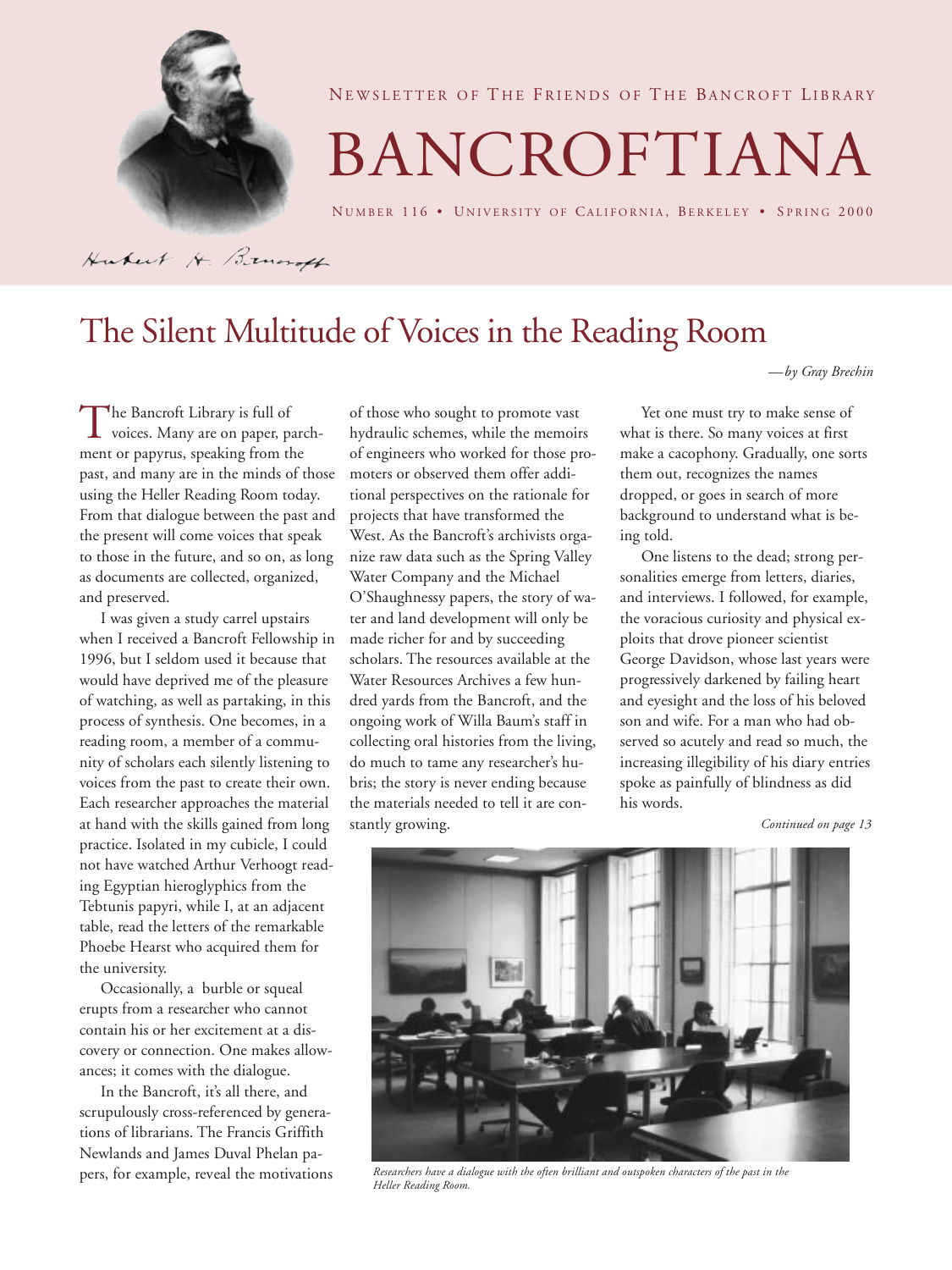## *From the Director* Bancroft Goes Digital

 $\prod_{\infty}$ It started slowly. About ten years ago the Bancroft staff realized that we could make a real contribution to scholarship if we could convert our existing card file of books and manuscripts into machine-readable form and make it available online. The main library had begun just such a retrospective conversion project for its collections in the late '70s; but Bancroft was the first rare book and special collections library in the country to put its card file on line, a project that was completed in 1992. Almost overnight usage of Bancroft's collections doubled as scholars and students not only at Berkeley but around the country were able to gain access to the bibliographical records of Bancroft's treasures via the internet.

Emboldened by that success, Bancroft, in collaboration with the Electronic Text Unit of the main library, embarked on the next step, the conversion of the typed inventories and finding aids of the manuscript collections to a digital format that would also make them available world wide. As in the case of the retrospective conversion of the card file, one of the crucial constraints was the necessity of making use of existing materials rather than starting from scratch—especially in view of the fact that a preliminary study estimated that a complete re-inventory of the manuscript collections would take about 400 years to carry out.

We therefore decided to convert them using the Standardized General Markup Language (SGML) as the basis for the National Endowment for the Humanitiesfunded Berkeley Finding Aids Project. The choice has been validated by the fact that the pilot project carried out at Berkeley has been adopted as a national standard, now known as the Encoded Archival Description (EAD), by the Library of Congress. It is being used increasingly in other countries and it has made possible the union catalog of archival collections in major California institutions known as the Online Archive

of California (http:// www.oac.cdlib.org).

One step led to another. Because of the ease with which they deal with images, the World Wide Web and EAD made it possible for us to



*Charles Faulhaber and Tim Hoyer discuss digitizing a photograph of Joan Baez for the Free Speech Movement project.*

think about gaining control of our massive pictorial collections (some three million photographs, engravings, oil paintings, watercolors, lithographs, drawings, and posters), first by cataloguing them at the individual collection level, a project carried out with the aid of a grant from the National Historical Publications & Records Commission, then by digitizing significant portions of the collections, again with the aid of external grants. These collections, like the Robert B. Honeyman Collection of Western Art, are now available via the Online Archive of California to scholars and students all over the world.

Our goal, however, is not simply to put as many images on the web as we can. Scanning a photograph and making a web site is easy. The art—and the difficulty lies in organizing the materials so that researchers can find what they are looking for and only what they are looking for. It is disheartening, to say the least, to search for "San Francisco Earthquake," find 5,273 web sites, and then have to examine each one in turn in order to locate useful information on those sites.

All of Bancroft's projects in these first stages of the Digital Revolution have been designed to help us and collaborating institutions solve specific technical problems or propose international standards that can serve as a framework for individual efforts. Thus in the Digital Scriptorium project we are currently working with other institutions here and abroad to develop standards for describing medieval manuscripts. This in turn will make it possible to create

a visual union catalog so that scholars will no longer have to travel to a dozen different libraries to examine manuscripts of potential interest ("You mean that I'll no longer be able to justify a research trip to Paris?" was one shocked question when I presented this project to the campus' Medieval Studies Committee. There's a down side to everything....).

Through all of this development work there has been one constant figure: Tim Hoyer, the current Head of Bancroft Technical Services. Tim came to Bancroft as a graduate student in English in 1972. His first assignment was typing the master copy for Bancroft catalog cards—undoubtedly a stimulus to finding a better way to provide access to the collections. Tim has been the chief strategist for Bancroft's digital library projects. In addition, Tim has also written most of the grant proposals that have persuaded external funding agencies like NEH to fund these projects. Thanks to Tim and his dedicated technical services staff, Bancroft has acquired a national and even international reputation as a leader in the difficult process of providing digital access to special collections. With that as background, I'm very sorry to report that Tim has decided to take early retirement, despite our best efforts to persuade him to remain at Bancroft. We shall miss his intensity, intelligence, and intellectual integrity.

Charles T. aulhaber

*The James D. Hart Director* The Bancroft Library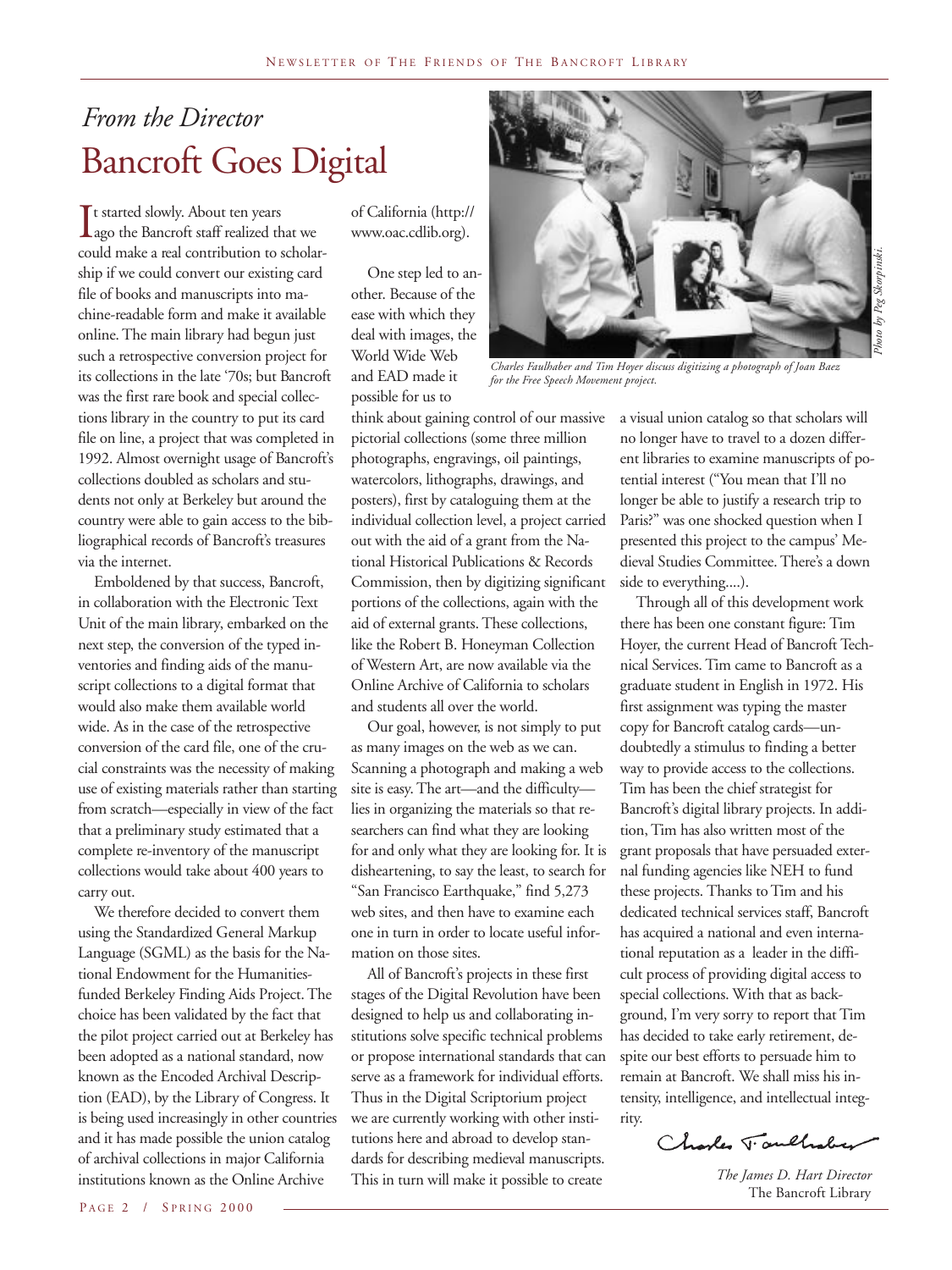## Highlights from Bancroft's Web Resources

Those who drop in on The Bancroft<br>Library's web site (http://www.lib.<br>herkelev.edu/BANC) will find the ba-Library's web site (http://www.lib. berkeley.edu/BANC) will find the basics—an overview of collection areas, address, phone number, hours of operation, etc. But in addition to the essential information are a host of guides, aids, and resources that are available to all, free of charge, 24 hours a day. There are a variety of online visitors who may be using Bancroft's web-based resources. A casual web surfer may make a brief stop at the California Heritage Collection to look at photographs from Charles Lindberg's trip to Monterey before cruising on. A scholar planning a visit to Bancroft from afar may use the finding aids online to arrive better prepared to delve into a large manuscript collection. Or a high school student may read a first-hand account of the struggle for women's suffrage as part of Oral History Online.

## *Finding Aids*

Finding aids are inventories, registers, indexes or guides to collections held by archives and manuscript repositories, libraries, and museums. Finding aids provide detailed descriptions of collections, their intellectual organization and, at varying levels of analysis, of individual items in the collections. A finding aid will typically contain a bit of history about the collection, biographical information about the collector (artist or photographer in the case of a pictorial finding aid), notes about how large the collection is, and perhaps a summary of the organization of the collection. Finally, there is the container list. The container list is just that—a rough summary of what is in which carton, box, or folder for the entire collection. Folder titles usually are something like: "Alameda County. Recorder's Office [Typed transcripts, relating to land transactions] 1852-1859". Over the last several years, Bancroft finding aids have been converted to an encoding scheme called EAD, or Encoded Archival Description. The EAD standard allows researchers not only to view finding aids online, but also

facilitates complex searches. This allows researchers to conduct searches to determine if the material is housed in the Bancroft Library. Patrons may also browse the finding aids online to obtain an overview of the library's holdings in manuscript collections. Those who use the finding aids online may be able to arrive at the library better prepared to conduct their research.

#### *The California Heritage Collection*

One "virtual collection" of finding aids is of interest to the casual user and scholar alike: the California Heritage Digital Image Archive (http://sunsite.berkeley.edu/ CalHeritage). In this resource, digital facsimiles of photographs are linked directly to finding aids, allowing on-line researchers to find, select, and view collections of historical photographs from their home computers. The collection contains over 28,000 separate images from more than 160 separate collections. The user is presented with thumbnail images as part of the container list. Clicking on an image brings up a larger image in a separate window for closer examination. For those who are interested in a medley of Bancroft's pictorial holdings, check out the California Cornerstones collection.



*From BANC PIC 1962.019—ffALB, No. 47A view of Tenaya Lake by Eadweard Muybridge. Available via the California Heritage Collection.*

#### *Oral History Online*

With increasing academic and public interest in first-hand accounts and personal perspectives on historical events, oral histories were a natural addition to the Bancroft Library's pioneering work in

online access to collections. As with the finding aids, the oral histories are encoded according to a standard developed by the Text Encoding Initiative (or TEI). Researchers can read the oral histories online at their leisure, or may search across all of the oral histories at the push of a button to hone in on a key piece of desired information.

One of the highlights of the Oral Histories Online collection (http://www.lib. berkeley.edu/BANC/ROHO/ohonline) is the Suffragists Oral History Project. In the early 1970s this Project, under the auspices of Bancroft's Regional Oral History Office (ROHO), collected interviews with twelve leaders and participants in the woman's suffrage movement. Tape-recorded and transcribed oral histories preserve the memories of these remarkable women, born between the 1860s and the 1890s: their formative experiences; their activities to win the right to vote for women; and their careers as leaders of the movements for welfare and labor reform, world peace, and the passage of the Equal Rights Amendment. In January of last year, the nineteenth century met the twenty-first, as the words of these activist women became the first ROHO oral histories made accessible for scholarly research and public information online via the Internet.

Other oral histories recently unveiled online document the Free Speech Movement at Berkeley. Future plans for expanding offerings online include oral histories on the disability rights and independent living movements; the Earl Warren gubernatorial era; the Black Alumni Series; the history of the Richmond Waterfront during World War II; and bioscience and biotechnology.

#### *Looking At Rare Manuscripts*

When considering Bancroft as a "rare book library" people often think of ancient texts. While California Heritage and Oral Histories Online deal with 20th

#### *—by Merrilee Proffitt*

*Continued on page 12*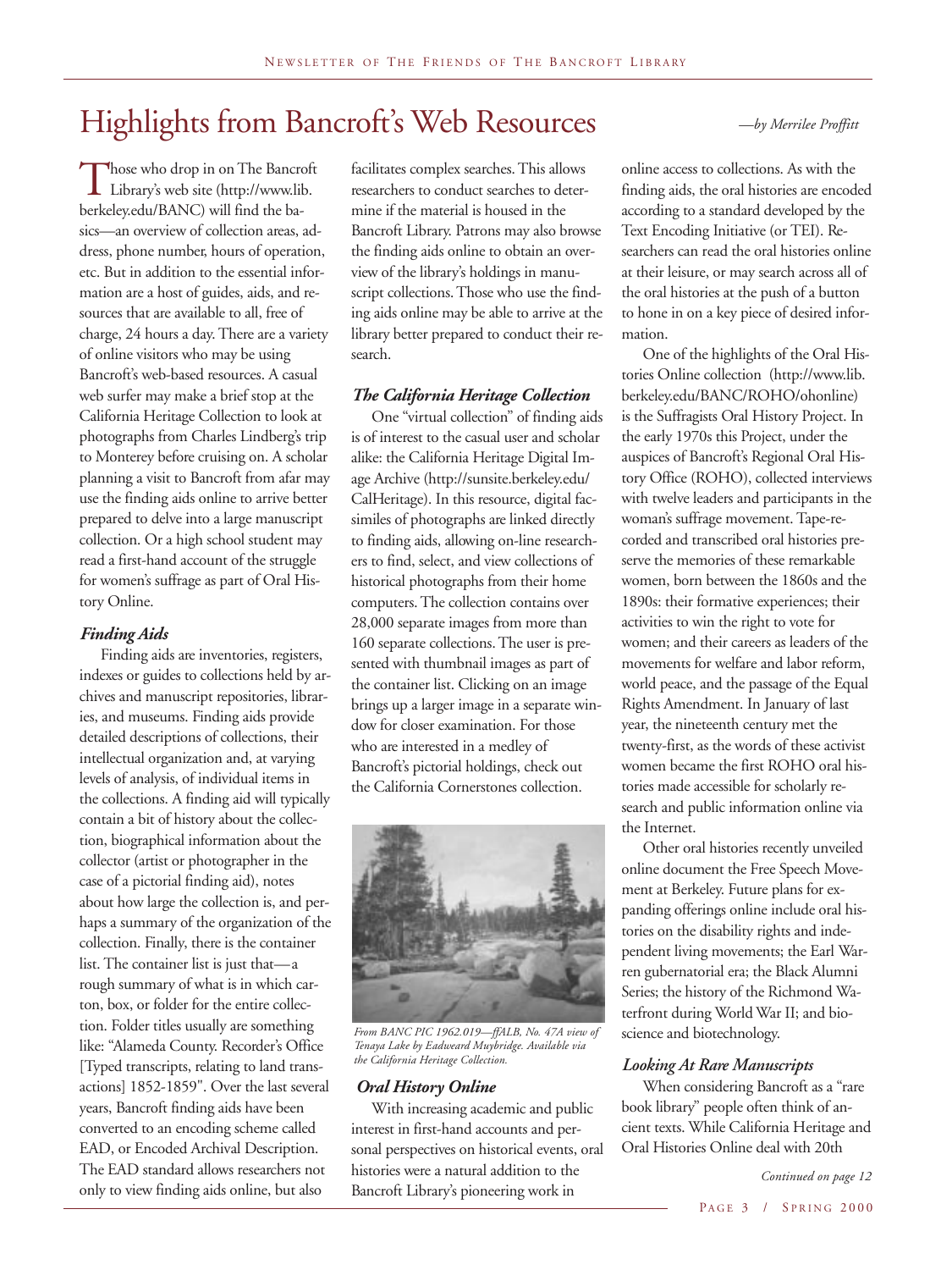## Paramount Theatre Archives at The Bancroft Library  $_{\text{A}}$   $_{\text{A}}$   $_{\text{B}}$   $_{\text{B}}$   $_{\text{B}}$   $_{\text{B}}$   $_{\text{B}}$   $_{\text{B}}$   $_{\text{B}}$   $_{\text{B}}$   $_{\text{B}}$   $_{\text{B}}$   $_{\text{B}}$   $_{\text{B}}$   $_{\text{B}}$   $_{\text{B}}$   $_{\text{B}}$   $_{\text{B}}$   $_{\text{B}}$

 $\prod_{\text{bv}}$ n 1998 Professor Dunbar H. Ogden, Department of Dramatic Art, assisted by Irene Moran and Michael Hackenberg, produced a two-volume typescript *Guide to Theatrical Materials in The Bancroft Library*. The guide encompasses more than five hundred pages covering Bancroft's manuscripts, pictures and portraits, holdings in the University Archives, printed materials (including texts of drama from classical Greek, Roman, American, British, French, German, Italian, Spanish, and other European sources), the theatre, playwrights, dance, film, programs and playbills. Not surprisingly, in a library as active as Bancroft, these collections have continued to grow; but in 1999 there was a major spike in that growth when Bancroft added a major new body of materials to the collection: the records of the Paramount Theatre in Oakland, California.

The Paramount Theatre, the last fullsized movie palace of the San Francisco Bay Area and the largest theater auditorium of its kind on the West Coast, closed its doors on September 15, 1970, just shy of its thirty-ninth birthday. Fortunately just a few months earlier civic leaders had underwritten a study to determine the feasibility of building a new arts center in Oakland. Their goal was to create a "Performing Arts Hall" that would support concert, ballet, symphony, opera, and light opera presentations with a seating capacity of 2,700. The closure of the Paramount made its facilities potentially available, and the study found that the existing building more than met the various criteria. After extended negotiations, the Oakland Symphony Orchestra Association purchased the building from National General Theatres on June 2, 1972. Thus Oakland became just the sixth city in the U.S., and the first in the West, to create a major arts center from a retired motion picture house.

The Paramount was planned as early as 1926 by Paramount-Publix Theatres, the exhibition branch of Paramount Pictures Corporation. Ground-breaking, however, did not take place for the theater until late 1930, and during construction, economic pressures of the Great Depression forced Publix to sell the giant theater to the Fox-West Coast theater chain, which opened the Paramount on December 16, 1931. The remarkable theater was created by San Francisco native Timothy L. Pflueger, renowned for his designs for The Pacific Telephone Building (1925), 450 Sutter Street (1930), The Pacific Coast Stock Exchange (1930), and later for The Union Square Garage (the first subterranean parking structure of its kind ever built [1942]), and San Francisco's I. Magnin building (1948).

For the Paramount, Pflueger chose the clean and open designs of the Moderne movement rather than the more eclectic rococo, oriental, Egyptian, or baroque styles of most other movie palaces of the

era. Indeed the Moderne style was used only briefly for motion picture houses, with the first theater of real consequence in the style being the Pantages Theatre in Hollywood (1930), and the last being Radio City Music Hall in New York (1932). The Great Depression brought a rapid end to construction of such elaborate theaters.

The Oakland Symphony Orchestra Association's commitment to restore the Paramount led to the first large-scale restoration of its kind in the Far West. From the outset of the project, Peter Botto, hired as General Manager of the newly renamed Paramount Theatre of the Arts, combined superior research and organization skills to assure that the restoration preserved the fine decorative motifs and elements of the original design. Skidmore, Owings and Merrill were retained for new construction; but the timing was fortuitous, for Timothy Pflueger was still available to ad-

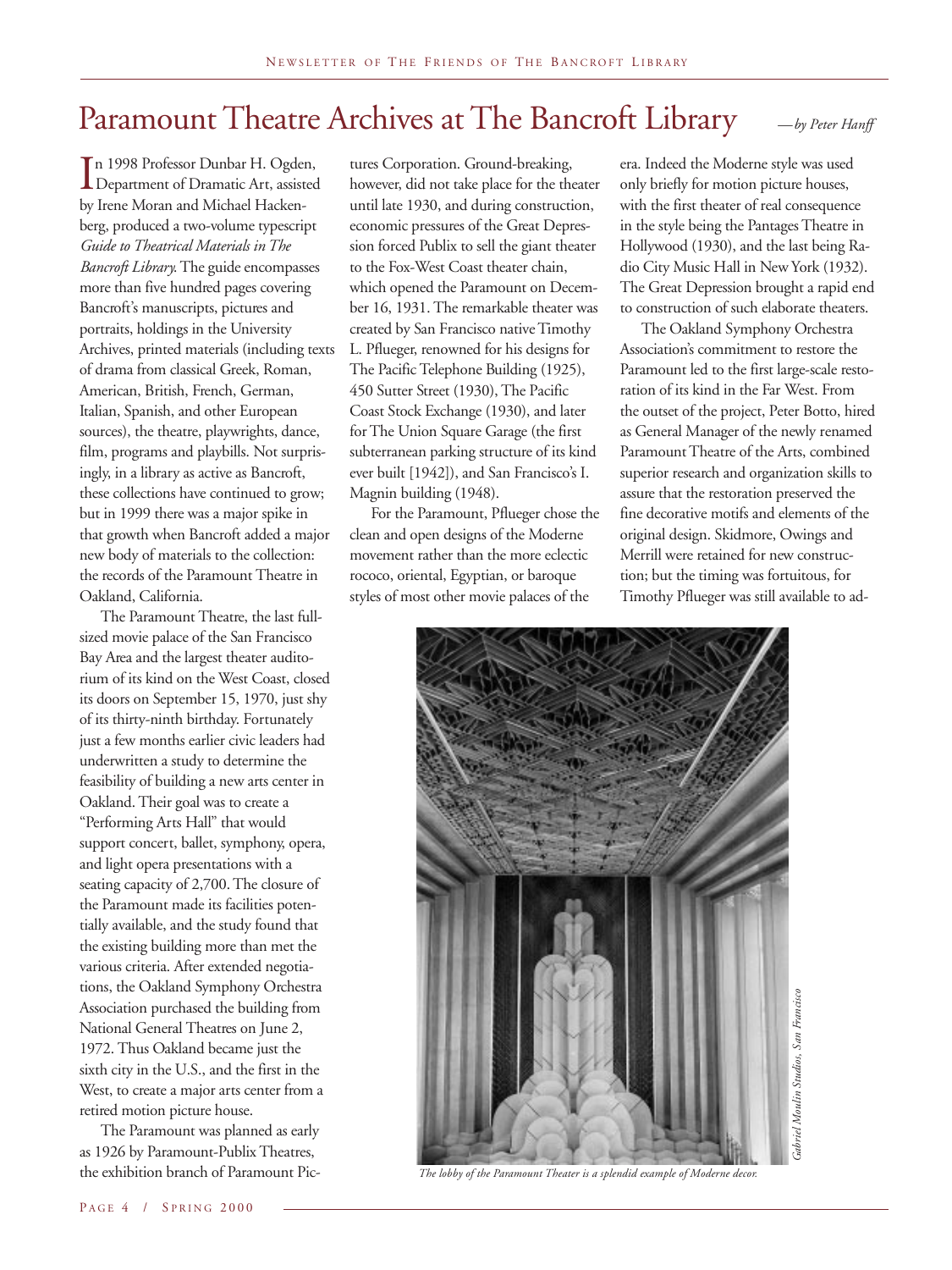vise, and Anthony Heinsbergen, an 81 year-old designer of over 750 movie theater interiors, came out of retirement to help coordinate the restoration of the theater's decorative elements. Botto balanced the restoration with adaptation of the Paramount for its new multiple purposes, providing a fully equipped, modern edifice with a seating capacity for 3,000, with virtually all of the original design elements either cleaned, restored, or replaced with authentic recreations of the original materials such as the carpeting and upholstery.

Following the thorough and sensitive restoration of the Paramount Theatre of the Arts, the rich and varied programming was also managed by Peter Botto, making the theater a showcase of Oakland and the entire Pacific Coast. Since the rededication in 1973, nearly every form of theater and performance art has been mounted at the Paramount. Docents tours of the building are regularly scheduled, and in virtually every way the Paramount has become a cultural beacon for Oakland, the East Bay, and Northern California.

Late in 1998, as Botto planned his retirement, he approached Bancroft to determine whether we might be interested in having the archives he put together documenting the restoration of the Paramount and the wealth of theater programs he managed in the years following. During my preliminary inspection of the archives, I recorded the following:

"Cartons of restoration files; most folders labeled; cartons labeled; 15–20 containers; Press release files—many in binders; about 8 cartons's worth (presently on shelves); Sign-in logs (probably not worth retaining); Restoration contracts files;

blue prints (a duplicate set would need to be made for retention at Paramount Theatre);

Organ Pops Concerts files, 18 cartons;

Program/promotion articles (presently in vertical periodical boxes); about 6 cartons worth;

1973 Paramount Premiere files, 14 cartons; Accounting records, 28 cartons—probably not needed for retention;

Paramount Posters, a stack perhaps 15 inches high;

Pictorial collections (some dating back to before ground-breaking in 1930)."



*The mighty Wurlitzer theater organ sits at the front of the Paramount Theatre auditorium.*

Nearly anything a theater historian, an urban historian, a California architectural historian, or a student of the evolving culture of Oakland from 1970 onward, might want was represented in the Paramount Theatre archive.

Bancroft managing archivist Mary Morganti accompanied me for an assessment of the work that would be involved in preparing the collection for research access. Within moments of inspecting the containers, Mary turned to me and said quietly, "Peter, these records are so well organized that we could *almost* make them available for use in Bancroft tomorrow!" Mary's enthusiasm for the collection, and for the theater itself was contagious, and as soon as we returned to the Library, several staff members offered to help retrieve the collection. Even more fortunate was that a remarkable Bancroft donor shared Mary's enthusiasm and agreed to underwrite the archival processing of the collection to make it accessible to Bancroft researchers as soon as reasonably possible.

The Paramount Theatre Archives join strong collections of theater history, California architecture, and cultural history at Bancroft. To celebrate the acquisition and Peter Botto's distinguished career as General Manager, on June 8, 1999, the Paramount Theatre and its new General Manager, Leslee Stewart, hosted a reception at the Theatre for Friends of The Bancroft Library, Library Associates, and the Deco Society of California, with a behind-thescenes tour conducted by Botto.

> *Peter E. Hanff Deputy Director*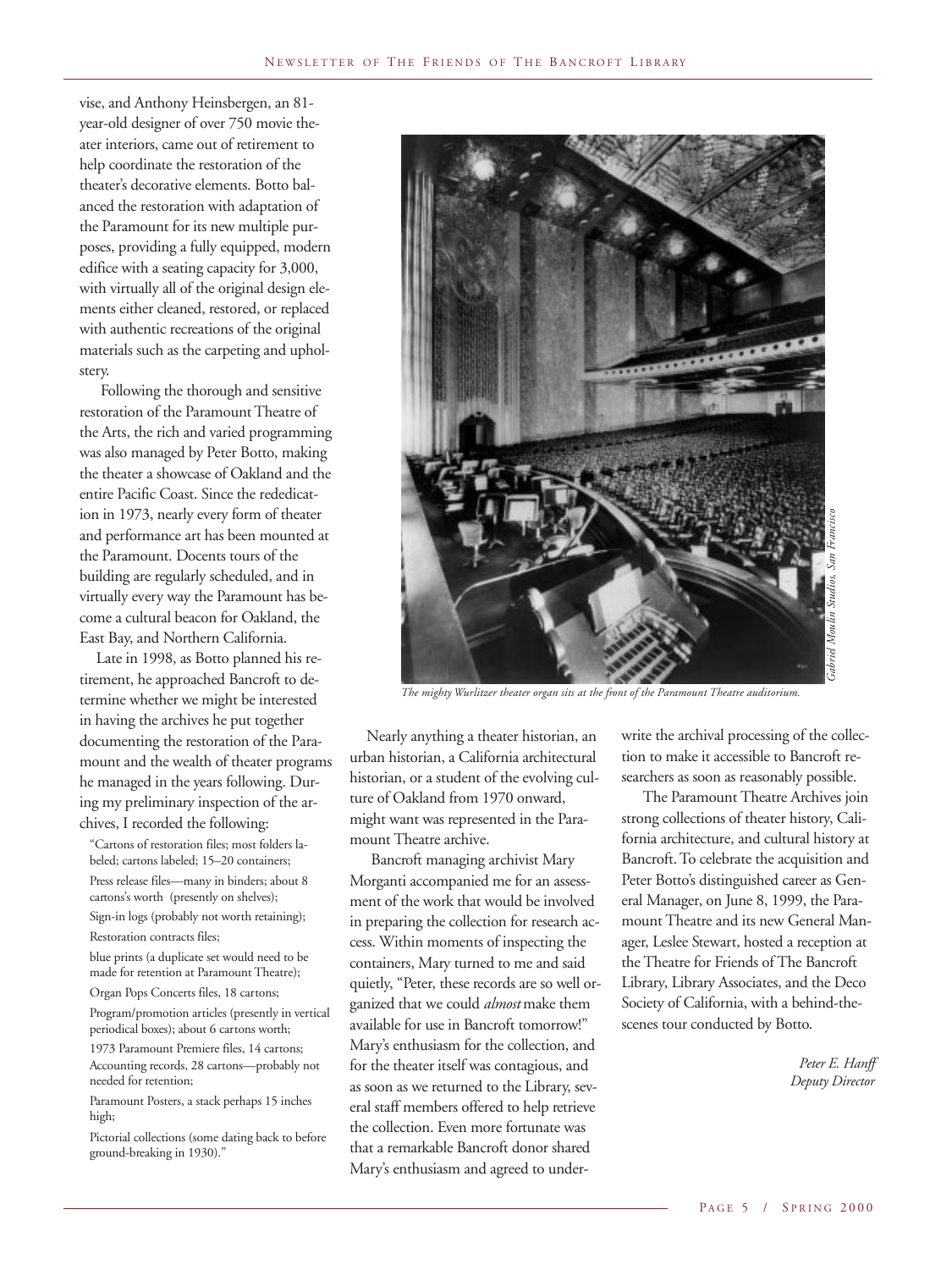## How Collections are Processed

When a collection of archival records<br>or personal papers is received at<br>The Bancroft Library, a series of steps is or personal papers is received at The Bancroft Library, a series of steps is taken in order to make certain that these valuable and unique materials are properly preserved and made available to researchers in a timely manner. A number of Bancroft staff members are involved in this process, no matter whether the collection is a purchase or a donation, and whether there are only a few folders or the cartons number in the hundreds.

### *Accessioning Materials*

If the collection is large, the appropriate curator, often accompanied by an archivist, will visit the collection to survey and select the materials which he or she judges to have permanent historical value. The collection is then packed and transported to the library or off site, to the Northern Regional Library Facility in Richmond, California, depending on its size and priority for handling.

Upon receipt, a member of the acquisitions staff prepares a preliminary catalog record and enters basic data about the collection into the Electronic Collections Management System, a database containing information on all of The Bancroft Library's unprocessed collections. Donor cards are prepared, and a letter of acknowledgment is sent if the papers were a gift. The curator fills out a form designating how he or she would like the material to be processed and cataloged. From that time on, the preparation of the collection for use is the responsibility of Bancroft Technical Services. In the case of a collection which is a priority for use, archival processing may start as soon as staff and funding are available.

## *Archival Processing of Collections*

Once the collection is assigned to an archivist, he or she will examine the papers for clues to its provenance, original order, range of dates, physical condition, and special factors such as the necessity for foreign language and/or special subject

expertise. The archivist notes the existence of restricted, confidental, non-essential and/or duplicate materials. Printed materials, sound recordings, historical objects and photographs are routinely separated from an archival collection for individual cataloging, but care is taken to retain information explaining their relationship to the collection. Storage and conservation needs are noted. When all of this information has been gathered and weighed by the processing archivist, he or she proposes a processing plan to the supervising archivist, who reviews the plan, suggests modifications and oversees the work.

Archival collections are usually divided into record series, discrete units which can be defined by type of record (correspondence, field notes, or financial records, for example), or by subject (such as geneaological records or committee files). It is up to the archivist to ascertain whether the original order is sufficiently clear cut and understandable to be retained. This is the ideal situation, because by maintaining the original order it is possible for the researcher to gain additional insight into the mind and habits of the creator of the records. If the collection has little or no order, the

archivist must impose an arrangement that is feasible to implement and easy to understand for those who will use the collection. Time is of course a critical factor here, with more elaborate arrangement schemes requiring more work than may be practical, given available staffing and funding. Sometimes series are arranged at different levels of detail, depending on the archivist's judgment as to which record series will be in more demand by users.

The Bancroft Library hires and trains students to help with archival processing. They often bring subject and language expertise to the table, as well as considerable energy and sometimes a personal academic interest in the papers. The archivist and student(s) work as a team, dividing up the tasks, including rehousing the papers in acid-free folders and containers, transcribing information onto file folders, alphabetizing, putting documents into chronological order, doing background research and preparing a guide to the collection, called a finding aid.

### *Public Access to Collections*

The completed Bancroft Library finding aids, now mounted on the California Digital Library website (http:// www.oac.cdlib.org:28008/dynaweb/ead/), provide a detailed description of the library's processed collections. Finding aids contain a summary page which indicates the provenance, access policy, funding



*Marilyn Kwock, curatorial assistant, processes history of science archives at The Bancroft Library.*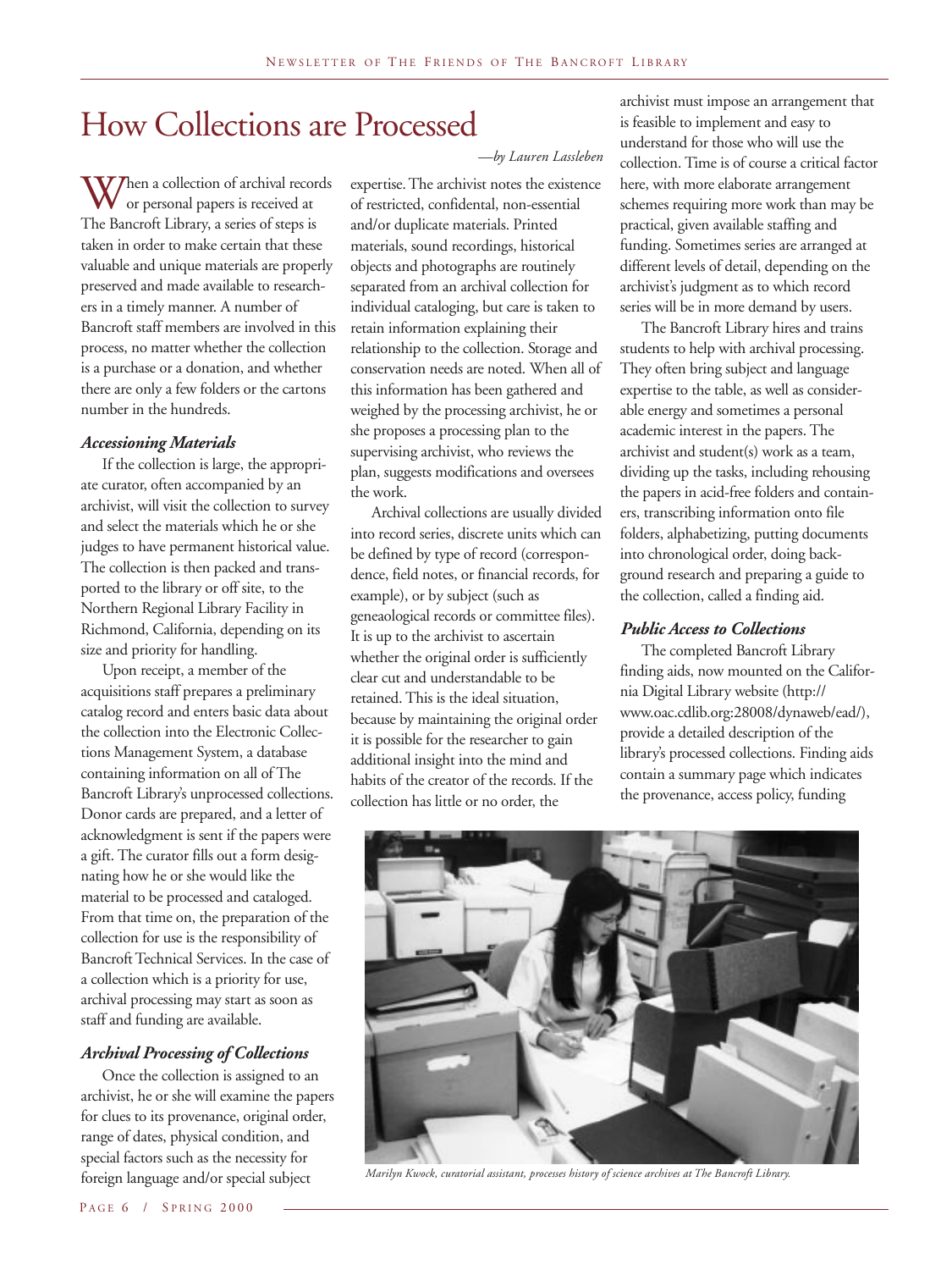source for processing (if any), copyright, preferred citation, size, collection number, name(s) of processor(s), and the date the collection was completed. The finding aids also contain a biographical note for personal papers, or an administrative history for organizational records. The scope and content note provides the archivist's analysis of the content of the collection and its potential for scholarly use. The series description contains a capsule summary of the kinds of records the collection contains, and where they can be found. The remainder of the finding aid is a container list, a detailed description of the records: either a list of the individual file folder titles or a summary description of the contents of each container. The ability to search electronically by key word through a finding aid is one of the great benefits of having it available on line. It is certainly the case that the electronic versions of the finding aid have proved a boon to researchers who cannot easily come to Berkeley to do their initial research.

## *Preservation of Collections*

In addition to rehousing documents in acid-free media, which is done in house, other preservation measures may be necessary. The Bancroft Library is most fortunate to count on the abilities of the Library Conservation Division's skilled staff members. The conservation staff is available for consultation and such treatments as cleaning, flattening, mending, mylar encapsulation, book repair, and construction of special wrappers, portfolios and boxes. The Library Photographic Service handles high quality document and photographic scanning, copies photographs, and produces archival quality microfilming.

The Bancroft Library seeks always to balance preservation and access, so that our unique primary source materials will be protected and at the same time made available to interested researchers.

> *Lauren Lassleben, Supervising Archivist*

## Three Monuments in the History of Science Arrive at Bancroft

The Bancroft Library recently ac-<br>quired three monuments in scie<br>The first paper on differential calculu quired three monuments in science. The first paper on differential calculus, written by Gottfried Wilhelm von Leibniz in 1684, arrived at the library in October. These volumes played an important role in the history of science. In 1681 Leibniz had studied the proportions between a circle and a circumscribed square, and the resistance of solids. *Nova Methodus pro Maximis et Minimis* ("New Method for the Greatest and the Least") was published as an exposition of his differential calculus.

What was then called the "infinitesimal calculus" originated in the 17th Century with the researches of Kepler, Cavalieri, Torrecelli, Fermat, and Barrow, but the two independent inventors of the subject were Newton and Leibniz. A controversy developed in the beginning of the 18th Century as to just who had been first with the discovery. This controversy led to an unfortunate split between English and Continental mathematics that lasted through the first quarter of the 19th Century.

In 1714 the English Parliament issued "An Act for Providing a Publick Reward for such Person or Persons as shall Discover the Longitude at Sea" which led to the creation of the Commissioners for the Discovery of the Longitude at Sea. The printed document is another of the new science acquisitions in the Bancroft. As English trade and empire needs increased, so did the need for long distance measurements at sea.

The Commission was empowered to award up to £2000 for any scheme that seemed worthy of further investigation and then to award between £10,000 and £20,000 depending on the accuracy of the device or method. The prize remained unclaimed for most of the 18th Century, finally being awarded in 1773 to John Harrison.

After experimenting with two large, cumbersome marine clocks, Harrison came up with a large watch. His inven-

tion was tested on a voyage to Jamaica in 1761. On arrival, more than nine weeks later, it was only five seconds slow, within the limits of arc or longitude required. He received the first half of the prize following a second test, and the final payment twelve years later after facing numerous obstacles.

The third scientific arrival at the Bancroft this fall is the first edition of the seminal work that led to the internationally recognized metric system. The threevolume work by Pierre François André Mechain and Jean Baptiste Joseph Delambre was published in 1806-10.

In 1790 the Académie des Sciences in Paris set up a commission to consider an internationally uniform system of measurement which could replace the various systems in use throughout the world. The commission recommended in 1791 that the unit of measure should derive from a dimension of the earth: a ten-millionth part of a quadrant of the earth's meridian extending between Dunkirk and Barcelona. The corresponding unit of weight would be the gram: the weight of one cubic centimeter of water at 4° C.

 The Constituent Assembly then set up a commission under the astronomers Mechain and Delambre to put the proposals into practice. The French Revolution hindered their work. Mechain was once arrested at one of the measuring points at Essonne near Paris by citizens who thought his activities were counter-revolutionary. In 1799 they completed their task of measurement. The original platinum bars on which they marked the length of a meter and the weight of a gram survive today in Paris.

The three volumes contain the history of the enterprise, the observations, and the calculations. The third volume was finished in 1810, twenty years after the project was begun. When Delambre presented a copy of this work to Napoleon, the emperor responded, "Conquests pass and such work remains."

*Camilla Smith, Council of the Friends of The Bancroft Library*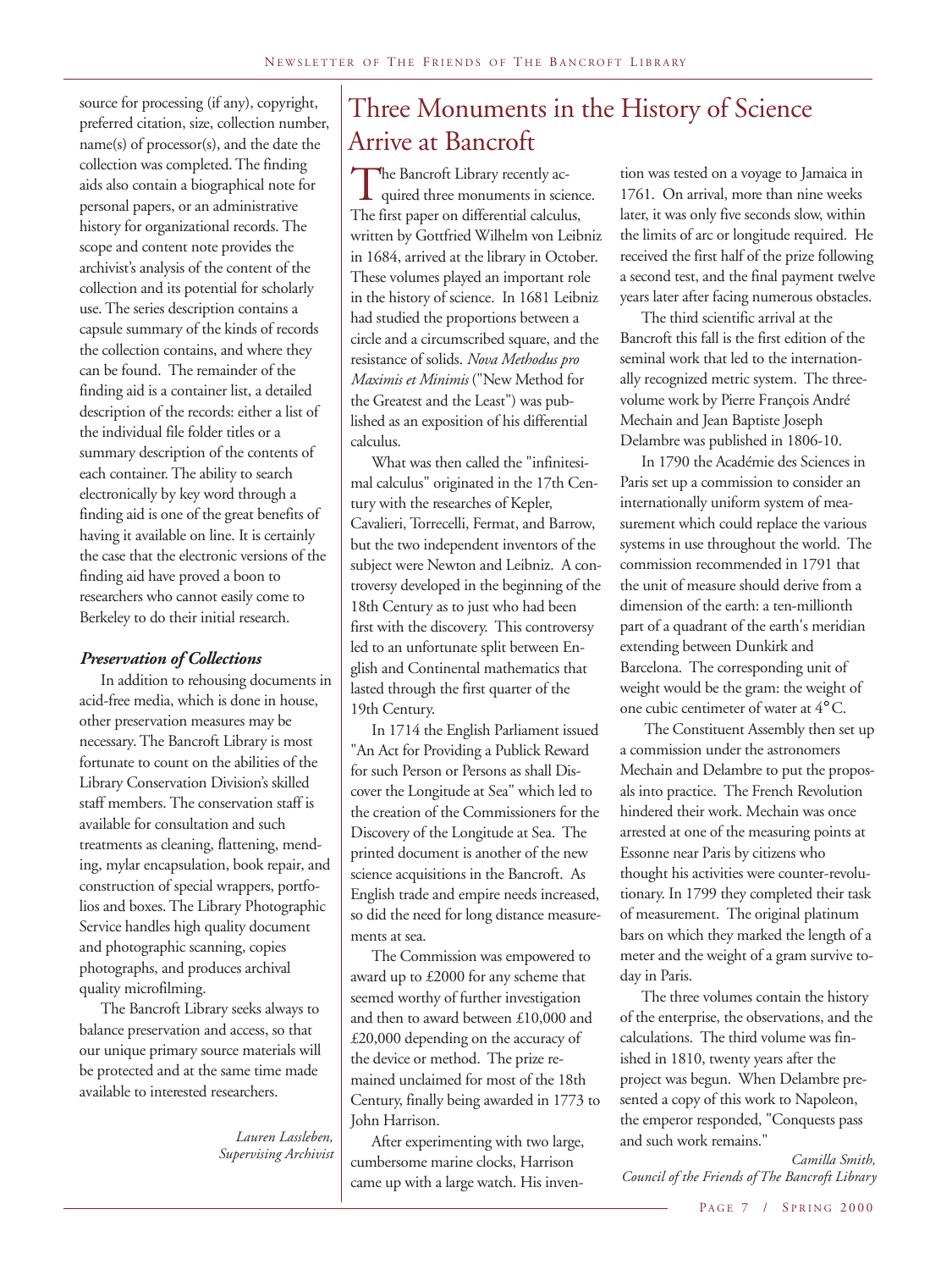## Ancient Lives: The Tebtunis Papyri in Context *—by Arthur Verhoogt*

The Bancroft Library Gallery offered<br>an unusual sight during the last<br>months of this millennium From an unusual sight during the last months of this millennium. From September through November, the cases were filled with objects that were, on average, two thousand years old, which is quite unexpected for a library so famous for its collections of Western Americana. Among other things, the Tebtunis exhibition served to highlight the immense variety and richness of Bancroft's collections. There was no mistaking that this was something different.

The nature of the objects shown varied considerably. There were many artifacts lent by the Phoebe Hearst Museum of Anthropology, including a pair of beautiful statuettes and a (somewhat less beautiful) crocodile mummy; from Bancroft, there were papyrus documents ranging from part of a roll, to small fragments the size of a fingernail. The common denominator of all the exhibits, however, and the reason why they were together in the first place, is that they were all found at the same spot in Egypt, ancient Tebtunis, during the same excavation, one century ago last year.



*UC Berkeley Librarian Jerry Lowell welcomes the Egyptian Consul-General Hagar Abdel El Islambouly to the papyrus exhibit while Marie-Noëlle Bliss and Peter Hanff look on.*

Surprisingly, the Bancroft exhibition marked the first time these objects had been brought together. Although both papyri and artifacts were found during the same excavation, they became separated within months after their discovery. Eventually, the papyrus documents ended up in The Bancroft Library and the artifacts in the Phoebe Hearst Museum of Anthropology, both on the Berkeley campus and separated



*Professor Arthur Verhoogt (University of Leiden) discusses the Tebtunis Papyri at the seminar in the Morrison Library.*

by only about 500 yards.

The Tebtunis collections of the Bancroft Library (papyri) and the Hearst Museum (artifacts) are singular in many respects. First of all, the sheer number of objects should be emphasized. While the artifacts number 2,000, the papyrus fragments, for which a full count is still necessary, already amount to over 22,000, a number that may seem at first glance to be a barrier to research; but there is another aspect that is helpful: their context. Everything was found during the same excavation, and all the material can be related to one particular region in Egypt in one particular time span.

In the last hundred years, it is the papyri that have received most of the scholarly attention. Some 1200 (only a tiny percentage of the total) have been published, most of them with translations and commentary in the four volumes of the series *The Tebtunis Papyri* (1902; 1907; 1933 and 1938; 1976). More recently, a large number of these published texts has been made available in digital format on the Internet (http:// sunsite.berkeley.edu/APIS; see also *Bancroftiana* no. 112, 1998) with catalogue records and images.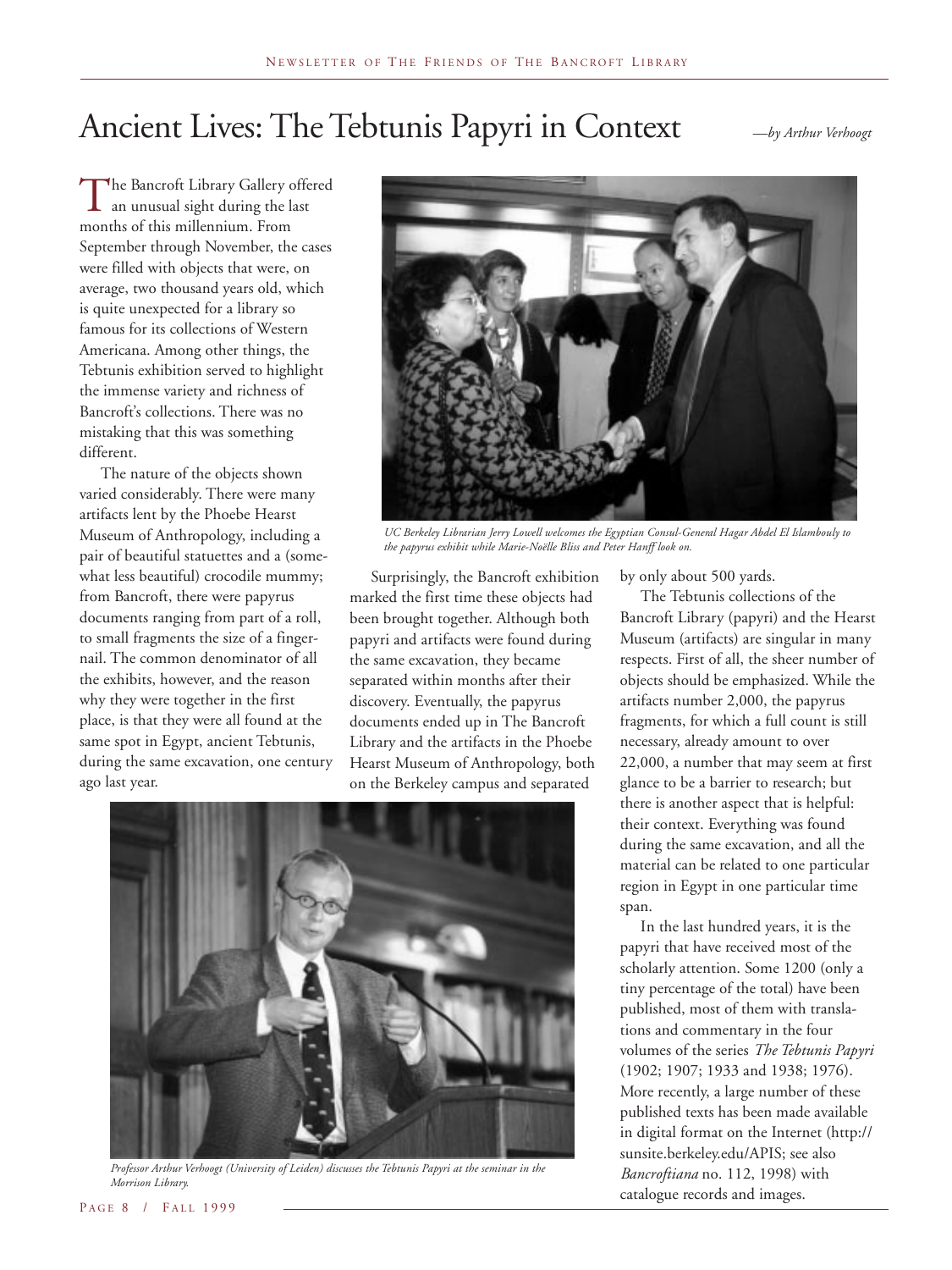It is well-known among papyrological what the remaining 95% of the specialists and non-specialists alike that the documents from Tebtunis published to date have advanced our knowledge in various fields of study. In Greek philology, for example, the Tebtunis papyri have brought works to light that were thought to have been lost forever. Notable among these is a fragment of a play by the Greek playwright Sophocles (his *Inachus*; P.Tebt. 692), which had not been copied in the medieval manuscript tradition and was hence only known in summary before the discovery of this fragment. In the field of ancient history, the Tebtunis papyri have provided the sources necessary to reconstruct the administrative, religious, and social history of Tebtunis and other neighboring villages in the Greek and Roman period. The remains of the official archive of Menches, clerk of the village of Kerkeosiris between 120 and 110 BC, are especially significant in this respect. Extracted from the crocodile mummies of Tebtunis, in which the documents were used as wrapping, they provide the only known source for this aspect of village administration for this period.



*One of the mummified crocodiles was on display as part of the exhibit.*

We have learned so much from so little that it is tantalizing to consider

collection will tell us, especially when combined with a study of the archaeological material, which has been rather neglected so far. While the papyri by themselves offer a wealth of documentation otherwise unknown for the world of antiquity, the artifacts add another dimension to them by providing the physical background for the documents. For example, when contracts mention loans of money, the archaeological finds can illustrate the coinage of the period, and the objects which actually changed hands. Painted portraits attached to some of the human mummies in the Roman period (one of which was on display in the Gallery) put a face on the people who are mentioned in the documents.

The centennial of Berkeley's Tebtunis excavation was certainly a moment to look back. It was also, however, a moment to look forward.

The potential of the material is known; various snippets of life in Tebtunis have been revealed in the past century. There is, however, more to come if time, energy, and money are invested. The certain result of this investment will be a fairly detailed reconstruction of many aspects of daily life in one village in Egypt. By comparison we can then expand the picture arising for Tebtunis with the data known from texts and archaeological finds for other villages and thus arrive at a comprehensive social and economic history of Egypt in the Greco-Roman period.

Several avenues of research will be worthwhile. The first is an integrated study of documents and artifacts as suggested above. Let artifacts shed light on documents and vice versa. Equally important will be the integrated study of literary texts and documents and the integrated study of



*An enthralled visitor examines a papyrus in the Tebtunis exhibit at Bancroft.*

Greek texts with their contemporary Egyptian (Demotic) texts. The latter approach will be especially worthwhile because this part of the collection (perhaps 30% of the total number of documents) has not yet been studied. This is the more regrettable, because Greco-Roman Egypt was, after all, a multi-cultural society (with Egyptians, Greeks, Romans, Jews, etc.). Perhaps the study of the interaction between these various groups, as depicted in the documents and artifacts, will lead to a better understanding of the social processes at work in this society. A better understanding of those processes then can possibly lead to a better understanding of similar processes in our own society. Thus the ancient lives of Tebtunis may be of more than academic interest for people today.

> *Professor Arthur Verhoogt, University of Leiden*

*Photos for this article by Bruce Cook.*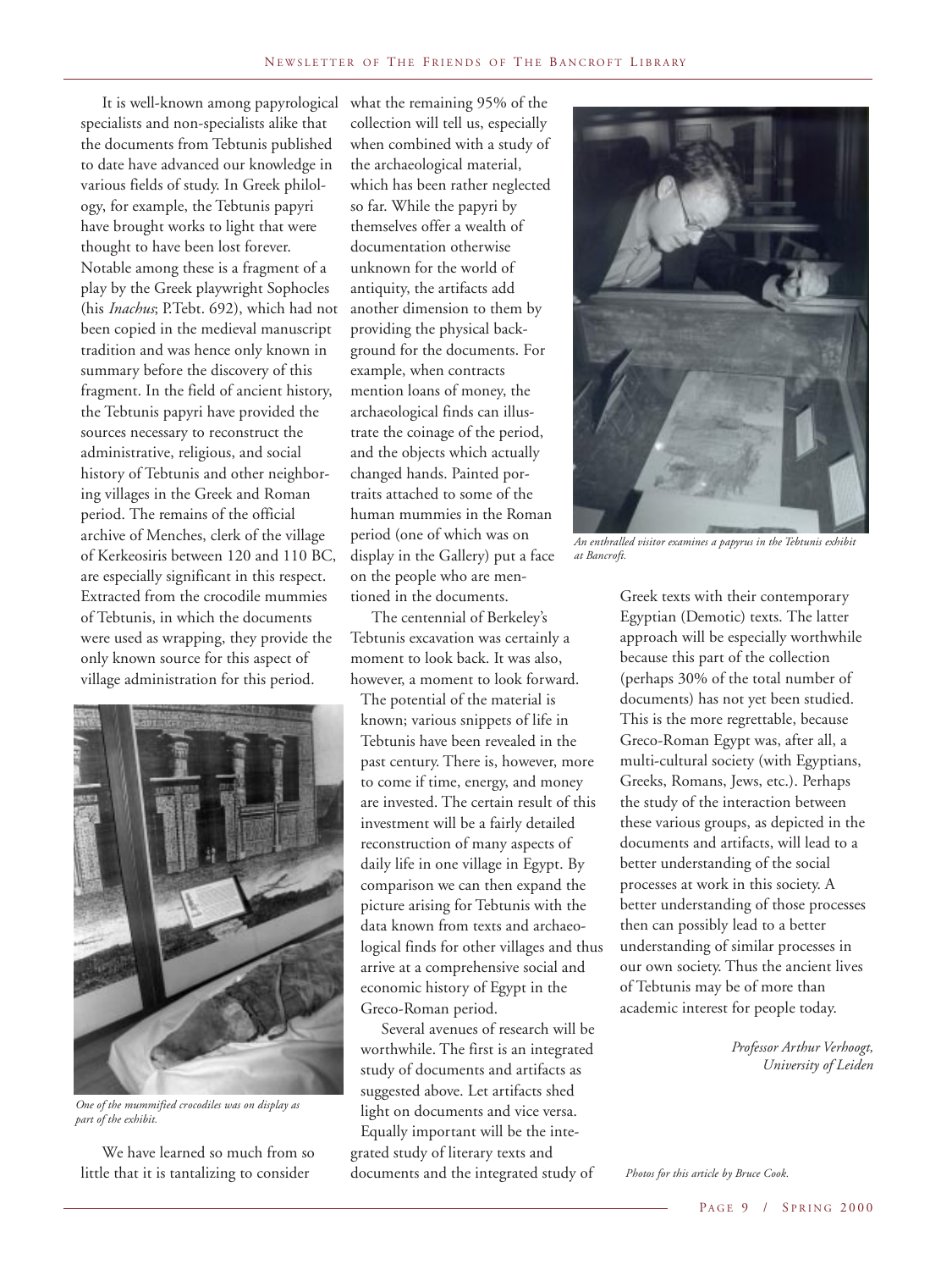## Mark Twain by Middlekauff

Two years ago Robert Hirst, the editor<br>of the Mark Twain Papers, suggested<br>that I consider working on Twain in the of the Mark Twain Papers, suggested that I consider working on Twain in the Twain Project in the Bancroft Library. He believed that a historian should take a crack at Twain. I do not think that he meant that literary scholars should end their research, but only that Twain offered a challenge to all sorts of scholars.

As a matter of fact, over the years a number of historians have studied and written about Mark Twain. One of the best, Dixon Wecter, came to the Department of History from the Henry E. Huntington Library and Art Gallery in San Marino as the editor of the Twain Papers shortly after the end of the Second World War. Wecter died a few years later, but not before completing what was published posthumously as *Sam Clemens of Hannibal*. It is a marvelous book and though now almost fifty years old, it is still the standard study of Twain's early years.

Robert Hirst's kind invitation and the example of Dixon Wecter helped convince me that I should begin to study Twain. Mr. Hirst spoke to me at just the right time; I had just published a book on Benjamin Franklin and I was looking for a big subject that would carry me into retirement. That The Bancroft Library housed a collection of Twain materials and was supporting their publication made the idea even more appealing. But of course the chief appeal was Twain himself, a fascinating man, a great writer, and to me at least a mysterious, even enigmatic figure.

So I made my way to the Twain rooms in the Bancroft where the staff made me feel at home, even though having me there made their quarters more cramped than ever. If ever a great publication project needed more and better space, and more money, this one does.

Since I began working in the Papers, I have been asked what I am doing there. The question owes something to the way American history is divided up by professional historians. The main boundary, really a dividing line, is usually drawn at

1789. All those historians who study the early period, 1607–1789, are colonial and revolutionary historians; those who study what comes after 1789 are national period historians. For a long time neither type crossed the line—and, to bring this to my case, I fall on the wrong side of the line. Mark Twain lived from 1835 to 1910, and I am an historian of the English colonies in America.

Anyone who has read this far might conclude that in studying Twain I have wandered into unknown territory, indeed that I am lost. Anyone who reaches this conclusion would be right. In these early months of my research, I find myself in two kinds of wilderness. The first is (for me) the unknown ground of nineteenthcentury America; the second, the wilderness that is "post-modern" literary scholarship. Sustained effort in the form of reading Mark Twain's writings—fiction, letters, speeches, and the like—and the historical scholarship and some of the sources of nineteenth-century America will eventually get me out of the first kind of wilderness, or at least help me get my intellectual bearings; I have no such hope of ever fathoming the meaning of much recent literary scholarship; and I plan to escape its wilderness by wild flight, or better yet avoidance.

Historians usually begin research on a problem with questions; the answers, they assume, will emerge from original sources. Asking the right questions is one thing; finding the appropriate sources, another. I know enough to ask questions of some importance about the America that existed for Mark Twain. But when I began reading Twain's writings, I did not feel that I knew enough about him to frame questions that would lead to anything illuminating about him. And there was and is—the matter of his connections to his time. Because of my ignorance, I began my work in an unaccustomed way—I started reading the scholarship about Twain, and for the most part I stayed away from his writings. As I have implied



*Mark Twain, 1880*

above, my usual practice is to begin with the original sources. The body of scholarship that bears on the questions I have in mind comes later. But in this case, I abandoned my old methods in order to get a sense of what others have done. Last summer I shifted course, having had my fill of literary, or what is today more commonly called "cultural" studies, and began reading Twain—his works and his correspondence. That is where I am now.

It is an exhilarating assignment. The major difficulty for me at this stage in my work is that everything Twain wrote that I have read is interesting and so is almost everything that interested him. The difficulty comes in sorting things out with the intention of finding something manageable that I can write about without repeating what others have said. At present my questions are focused on the American democracy of Twain's time. Just about everything he wrote reveals something about the subject, everything from *Roughing It* to *A Connecticut Yankee in King Arthur's Court* (and including virtually all that came in between these wonderful books).

In my research I have the splendid resources of the collection in The Bancroft Library, the definitive editions already published under the auspices of the Twain Project, and the advice and counsel of the experts on the staff headed by Robert Hirst. It is hard to conceive of a more attractive opportunity for an historian.

*Robert Middlekauff, Preston Hotchkis Professor of American History*

#### *—By Robert Middlekauff*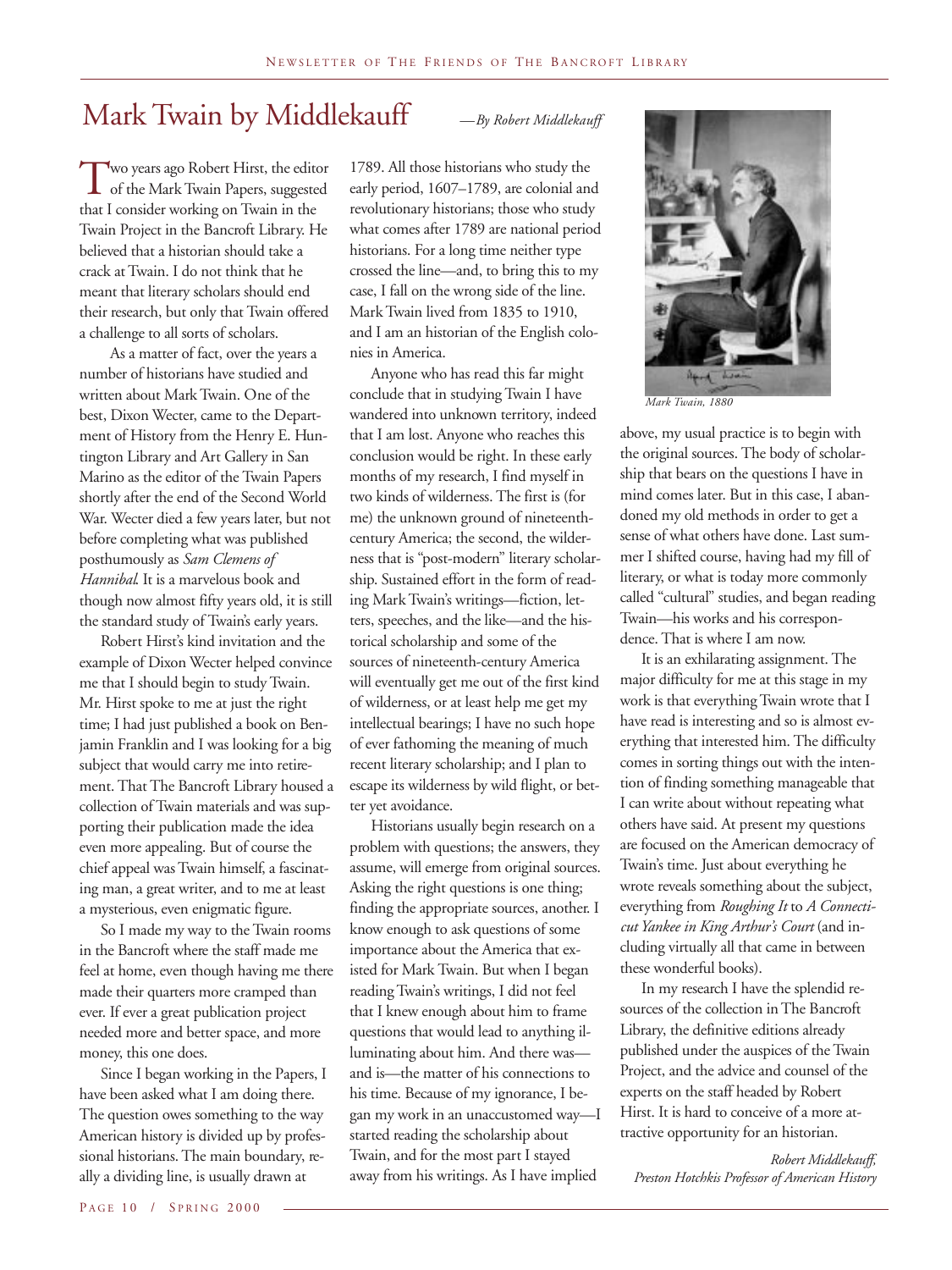## From Mine to Natural Reserve

## *ROHO records the transition*

Californians who witnessed the<br>Chistory of the modern-day<br>McI aughlin gold mine have a few history of the modern-day McLaughlin gold mine have a few stories about how mining has changed since the Gold Rush. For starters, no fewer than 327 permits were required before mining could begin in 1985.

Sylvia McLaughlin, the celebrated Bay Area environmentalist, saw the stack of permits while representing her late husband Donald, the geologist after whom the mine was named. "It was wheeled in on a dolly, and it was at least four feet high," she says.

To put it another way, in the early 1980s it was not easy to get approval for an open-pit mine at the confluence of Napa, Lake, and Yolo counties, just 70 miles north of San Francisco Bay and 20 miles from the vineyards of the Napa Valley. But in due time permits arrived from state and federal agencies and myriad local governments. What followed—fifteen years of mining, reclamation, and reuse was an extraordinary chapter of California history, and Bancroft's Regional Oral History Office was there to record it.

Interviewer Eleanor Swent and her advisers conceived a community oral history of the McLaughlin mine that would capture the entire project. "It's unusual, maybe even unique, to document a mining operation from start to finish while it's going on," Swent says.

When interviews conclude later this year, Bancroft will have at least 12 volumes of oral histories—recollections from



*This old bucket hauled quicksilver from the mercury mine.*

*—By Laura McCreery*

individual geologists and officials as well as from ranchers and merchants, county planners and mayors, newspaper editors and school superintendents.

The McLaughlin mine lies at the center of the historic Knoxville Mining District, where dozens of mines produced mercury for more than a century. McLaughlin now inhabits the site of the former Manhattan mercury mine, which dates from 1862.

Though miners knew in the 1800s that some gold existed in the region, they had little interest in it. Instead of the sizable gold nuggets found in the Mother Lode, the Knoxville District held only spidery deposits formed when hydrothermal activity forced hot minerals into the surrounding rock. In short, the gold was hard to get and there wasn't much of it.

Changes in mining processes now allow retrieval of minerals that were once too fine to isolate. Upon discovering significant gold resources at the old Manhattan mine in 1978, the Homestake Mining Co. eagerly pursued the prospect.

"The price of gold was high," Homestake executive William Humphrey told Swent. "And of course, when the prices are high, just human nature, a man always thinks they're going to stay high and get better."

From the outset the new mine brought forth a community story filled with disparate views and priorities. For one thing, the land at the proposed site was in dire straits.

"It was pretty nearly a moonscape," said corporate lawyer Dennis Goldstein. "The vegetation had been stripped off. There were big cuts and gouges and trenches—it really was among the most devastated terrain I had ever seen."

Some individuals, concerned about the health effects of disturbing contaminated land, discouraged their counties from going along. But Homestake's momentum was hard to slow. "I think it was divide and conquer," said John Ceteras, a



*Dennis Goldstein, holding a gold bar produced at the McLaughlin mine, found the site a moonscape.*

Yolo County organic farmer.

Other interviews emphasized the spirit of cooperation. "I think it worked out very well," Napa County planner James Hickey told Swent. "[The project] demonstrated that a large number of diverse governmental agencies can work together."



*John and Gretchen Ceteras spearheaded the movement to turn the toxic area into a natural reserve.*

The involvement of many people at the start, including Ceteras and Hickey, spawned a certain mutual investment in the outcome. The company's mining scheme took shape alongside an innova-

*Continued on page 12*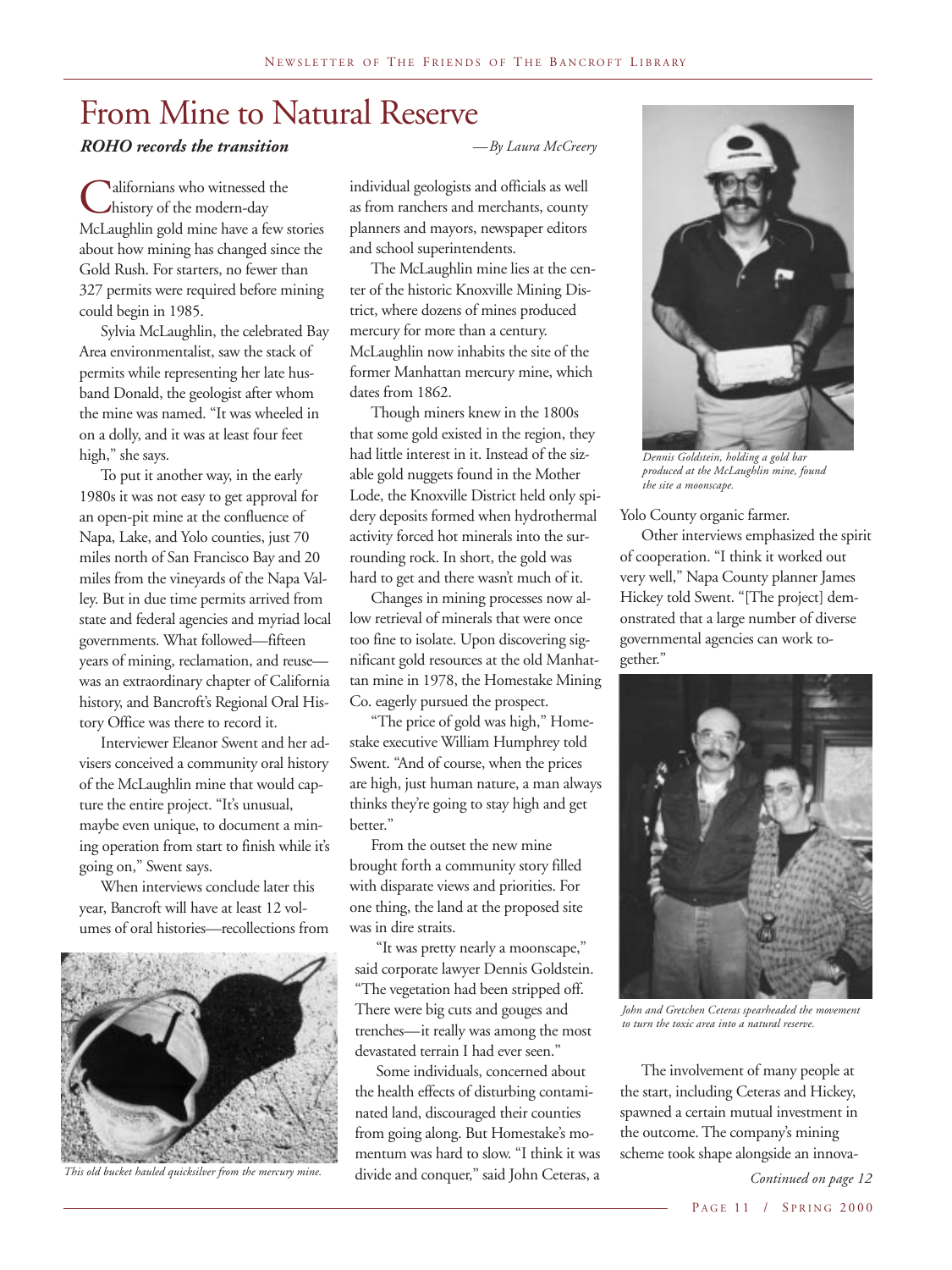tive plan for reclamation and later conversion to protected public use. **McLAUGHLIN** *continued from page 11*

As the McLaughlin site gave up its three million ounces of gold, the concurrent environmental efforts brought more than a dozen awards and commendations from such groups as the Sierra Club and the Soil Conservation Society of America. The project also lent economic vitality to one of California's most depressed areas.

Meanwhile, the company cleaned up three abandoned mercury mines on the 11,000-acre site. Officials also curtailed livestock grazing and reclaimed vast acreage in preparation for the moment when part of the site would transfer to community use.



*The McLaughlin mine now inhabits the site of the former Manhattan mercury mine (1862).*

When that moment came in 1992, the University of California established the Donald and Sylvia McLaughlin Natural Reserve. Homestake still owns the land, but after 2002, when the mine closes, UC Davis will administer the 7,050-acre parcel as part of the University's natural reserve system, a network of protected California lands that serve as outdoor classrooms and laboratories.

Located at the headwaters of Putah and Cache Creeks, the McLaughlin reserve protects unusual serpentine habitats—as well as typical Coast Range woodlands, grasslands, and chaparral—for research and teaching purposes. Already the reserve has hosted UC Davis courses in the sciences and humanities—population biology and environmental horticulture students roam the oak woodlands alongside creative writers. When the transition is complete, the McLaughlin reserve will be



*When the mine closes in 2002, UC Davis will administer the reserve. Sylvia McLaughlin, pictured here with Professor Susan Harrison, is proud that it will bear her name.*

one of the largest in the system and will form the heart of a 300,000-acre region of cooperative land stewardship.

Sylvia McLaughlin takes pride in the natural reserve that bears her name. "It's serving as a model for how used-up mines can have a second life," she says.

Professor Susan Harrison, who directs the UC Davis natural reserve system, predicts the oral histories will prove as valuable as museums full of art or archaeological finds. "In some ways they are more valuable," she says, "because they record the interconnected web of ordinary human lives."

Last fall Harrison invited Eleanor Swent to tell students about her interviews directly, and their enthusiasm was unmistakable. "Most of the students are ecologists, so they are not necessarily people who like or appreciate mining. One effect of listening to Eleanor was to deepen our sense of the human stories that make up mining, just like any other human activity."

Through the efforts of Swent and her advisers, Bancroft is participating in the community it serves. In recording the oral history of the McLaughlin mine, hundreds of questions have been asked and answered for the future use of all, scholars and students alike.

> *Laura McCreery directs the Library School Oral History Series for the Regional Oral History Office. Copyright 2000 Laura McCreery.*

#### **WEB RESOURCES** *continued from page 3*

Century materials, older collections have not been forgotten in this digital age. Two digital library projects which deal with very old manuscripts (and which have been detailed in previous issues of *Bancroftiana*) are the APIS (Advanced Papyrological Information System) and Digital Scriptorium projects. APIS, as the name implies, is a resource for ancient Greek papyri from Egypt, while the Digital Scriptorium caters to scholars of medieval manuscripts. Each of these projects has its own database; those who have never seen an Egyptian papyri or a medieval manuscript are hereby invited to do so.

From the APIS web page (http:// sunsite.berkeley.edu/APIS), users may click the "database option." Once you have entered the database search screen, you may choose to search on the subject term "beer," which yields four results. One of these is a scrap of papyrus dating from approximately 132 B.C., an "Account of payments of beertax." Users can view not only the information about this rare item, but also the image. Those with a good connection to the web (or a lot of patience) can view the "medium-size" image at a whopping 504 kilobytes. While you may not be able to read the ancient Greek script, you will be able to see the individual fibers in the papyrus itself.

 The Digital Scriptorium web page (http://sunsite.berkeley.edu/Scriptorium) also has a database link. My favorite search, the word "elephant" in the caption field (searched from the "text" portion of the da-

tabase) currently yields two results. The images from Columbia's Plimpton MS 281 show a very unusual elephant. Actually, to me it looks more like an aardvark (note the paws)!



So whoever you are and wherever you may be, we invite you to put on your most comfortable clothes, even settle down with a cup of coffee and enter The Bancroft Library at a time that best suits your schedule — online.

> *Merrilee Proffitt Director of Digital Archive Development*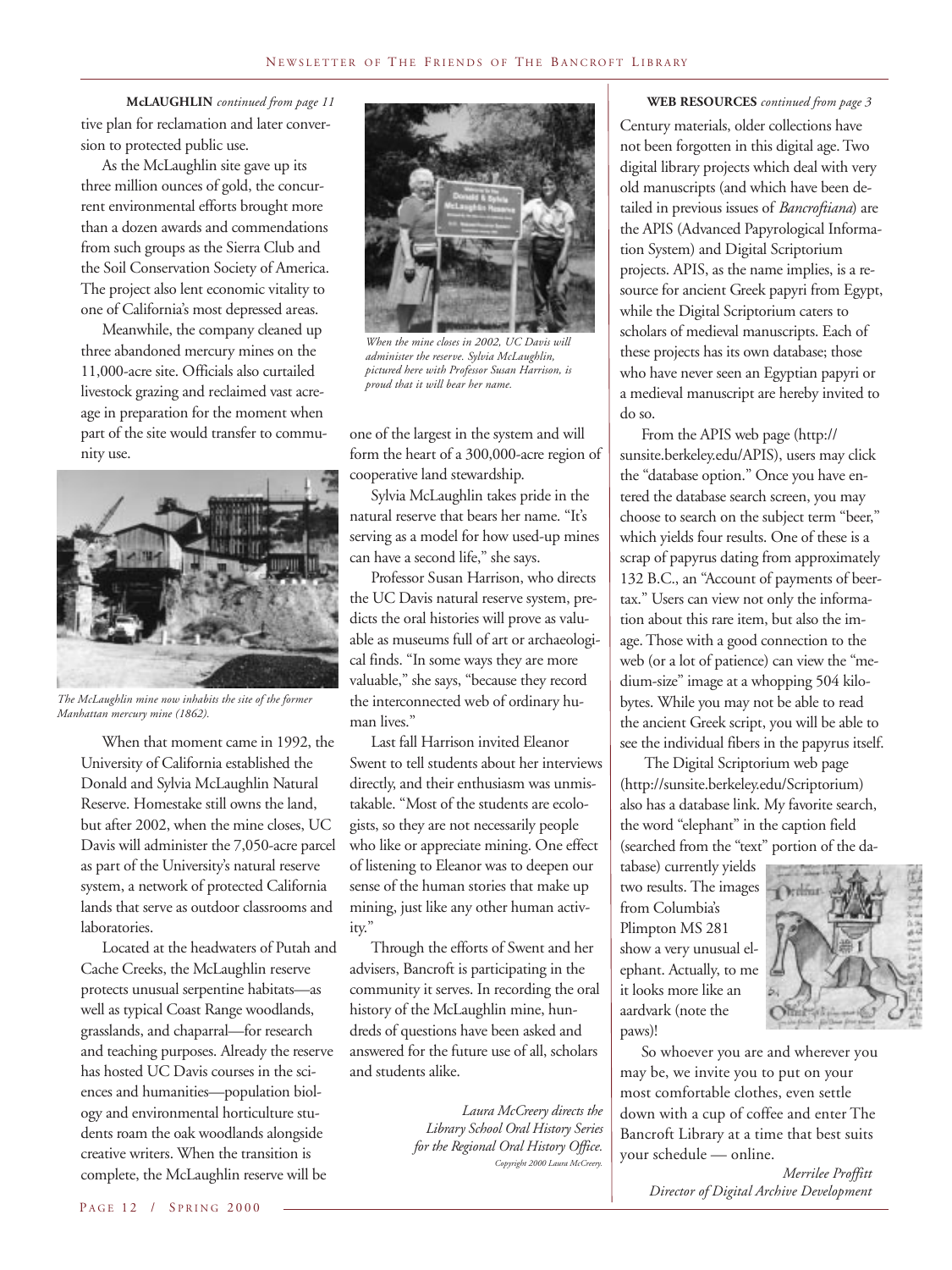How human, too, was the brilliant and outspoken engineer William Hammond Hall, whose inability to suffer fools prevented him from attaining the success that he felt his due. Or Phoebe Hearst, who was relentlessly driven to improve herself and humanity with the fortune inherited from her husband despite the disappointments inflicted by an equally willful son. I came to like these ghosts for their foibles as well as their virtues, and to feel as if they were standing behind me in the reading room, watching as their voices and mine took shape on my laptop monitor. Is everyone there attended by such specters?

I encountered voices through the serendipity of browsing, too. Bancroft Fellows are given stack privileges, and mine allowed me access to entire runs of magazines that once stood on the shelves of the main library but now repose in off-site storage. Since there is no better way to know a period than by reading its magazines and newspapers, having all of *Sunset* and *Overland Monthly* at hand was essential, as was the chance discovery of lesser

**VOICES** *continued from page 1* known periodicals and books of which I was unaware. I discovered an early index to the *Overland Monthly,* written in a spidery Victorian hand that led me to an 1871 article I had earlier overlooked. In it, John Muir paid a descriptive visit to Hetch Hetchy Valley. He returned home, "rejoicing in having added to my net wealth one more Yosemite Valley." He could not know that forty years later, the effort to save that valley from a reservoir would hasten his death.

> For the late nineteenth century, the *Overland* was the West's leading intellectual and literary magazine. Since its motto was "Devoted to the Development of the Country," I expected to find it rich in promotional articles, and was not disappointed. But it also included the eloquent voice of a Ukiah woman named Helen Carpenter, outraged by the kidnapping and enslavement of Pomo Indian children she had witnessed, and that of a timber locator named C.B. Watson. Towards the end of his life, Watson grew ashamed of the role he had played in the destruction of magnificent forests. He concluded a 1920 article called "War on the Forest Pri-

meval" by reflecting on the ruin left in the wake of the pioneer and the rhetoric so often used to glorify it. "'Westward the star of empire takes its way,' is a phrase that has been made to do duty on many occasions," he concluded. "Animals great and small have become or are rapidly becoming extinct, in the gratification of man's avarice or amusement. Whole tribes and nations of picturesque men and women have vanished before this great 'star of empire.'"

It was just such minor voices, as well as the major ones, that I sought among the bound volumes and acid-free boxes stored in Bancroft. I can't remember whether I let out a burble or a squeal when I encountered Watson's remorse. His was voice so minor for the time that he wrote, however, that I could never find him again. I can only hope that by republishing his reflection, a reader will put me back on his trail. That, after all, is part of the dialogue eternally taking place in a great research library such as Bancroft.

> *Gray Brechin Ciriacy Wantrup Post-doctoral Fellow Department of Geography*

## *New Acquisitions at Bancroft —by Theresa Salazar*

Bancroft has recently acquired two new pieces: *Songs of the Cowboys* and the Babb collection of Letters and Photographs.

Thorp, N. Howard (Nathan Howard), 1867-1940. Songs of the cowboys. Publisher: Estancia, N.M. : News Print Shop, 1908

*Songs of the Cowboys* is the first published book of cowboy songs, and also one of the rarest published works on the topic. This small format handprinted work, measuring about 6" x 4", could easily be slipped into a cowboy's chaps pocket for use while out on the range. Thorp dedicates it to "Ranchmen of the West" and to "the younger generation who know not of the trip from Texas to Dodge."

Caroline M. and George Babb — A collection of letters and a photograph album.

This remarkable group of 52 letters by Caroline M. Babb, 12 letters by George Babb, and an album of 131 photographs taken by the Babbs of the Hawaiian people, architecture, views of the region, and crops provides rich documentation of Hawaii from 1891 to 1893.

The Babbs, a young couple from Maine, taught at Kamehameha School in Honolulu. Mrs. Babb's correspondence begins with five letters detailing the cross country trip from the east by train to San Francisco. Later letters describe the school and its teachers and students along with descriptions of the natural surroundings and the local

customs. There is much about the couples' social activities—from reports on fly fishing to baseball games to formal social gatherings. Of special note are a letters from the Babbs dated Jan. 1893 describing the 1893 Revolution.

The photographs record the native Hawaiian students who attended Kamehameha School, the faculty, the campus, as well as images of Chinese and Japanese workers; while landscape views include Diamond Head, volcanos, and plantations. There is also a portrait of Princess Kaiulani, the heiress to the throne.

All in all these documents provide a valuable account of Hawaii in the year leading to the 1893 revolution and the immediate post-revolutionary period.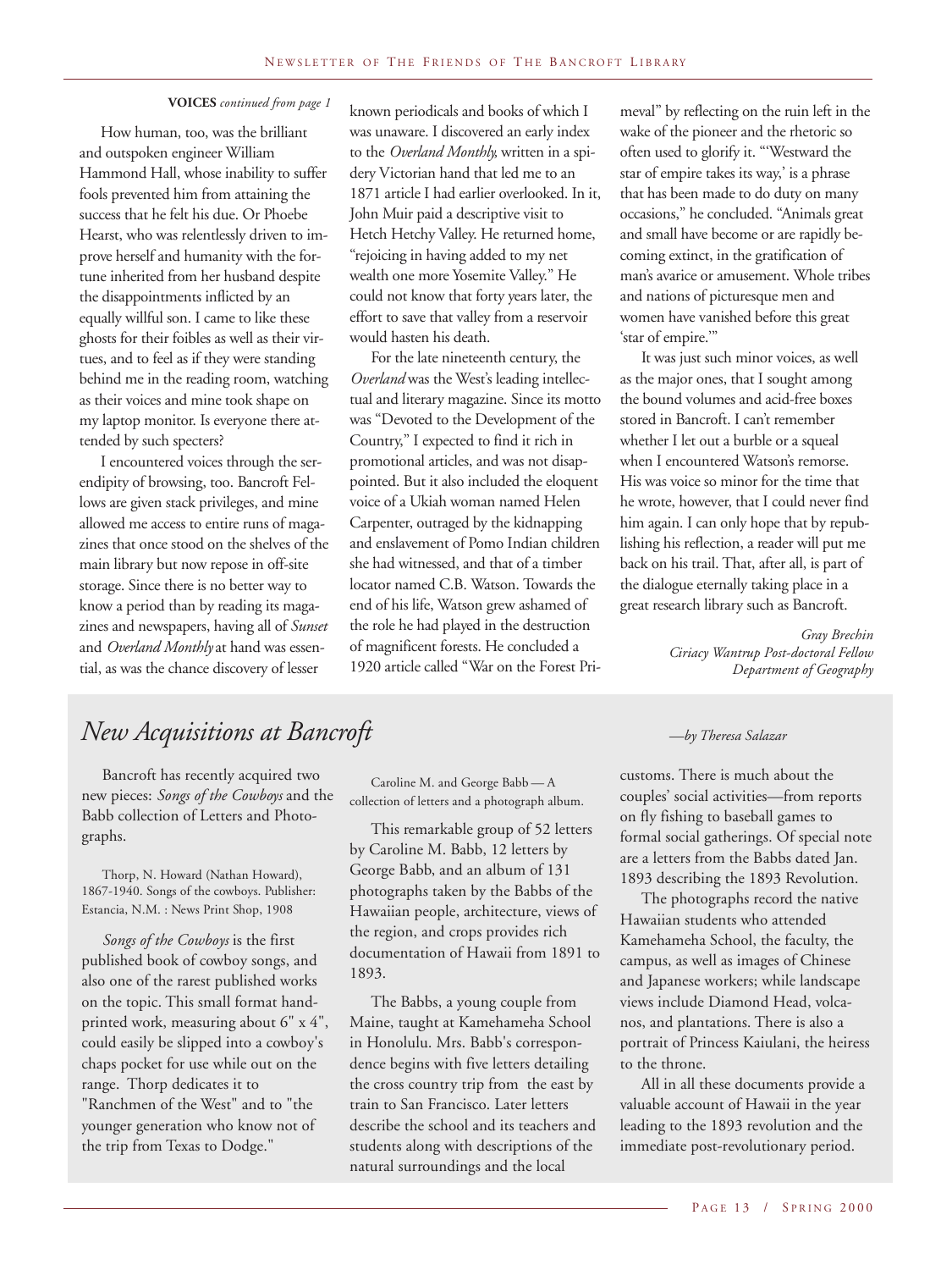## Bancroft Loses a Friend

The passing of Dr. Woodrow Borah on December 10 at the age of 86 was also the passing of an epoch for The Bancroft Library. He was one of the last links to the traditions of research and faculty collecting for the library during the years of Director Herbert E. Bolton and Librarian Herbert I. Priestley.

Building on Bolton's and Priestley's interdisciplinary methods, Borah was influenced by European schools of geography and social and economic history. As he worked on the demography of colonial Mexico, these new methods prompted him to expand considerably his vision and use of library and archival source materials. Professor Borah not only used the rich published sources of The Bancroft Library, but he plumbed the original and microfilmed archival and manuscript collections that make Bancroft so well known. While in the field, he arranged for microfilm from Mexican national and regional archives, films that are still sought out by scholars today.

Over the years Dr. Borah told many stories of field collecting books and government documents going back to the late 1930s. Some of the great serial collections and multi-volume sets in Bancroft came from his cool but tenacious scouring of offices, basements, and storage rooms. He also was the master bibliographer who sought obscure yet useful works that provide the character, richness, and uniqueness of the published holdings of The Banrcroft Library. The catalog is shot through with hundreds of records that read "gift of Woodrow Borah."

Besides his gifts of microfilm and published materials, Dr. Borah leaves behind two substantial collections of personal research materials covering the wide range of historical investigation he pursued well after his retirement in 1980. These collections will provide future generations of researchers rich and unusual data that will continue to advance research in Mexican and Latin American history.

> *Walter Brem Curator of Latin Americana*

## Chemistry Symposium in Honor of Kenneth S. Pitzer Held January 9 to 13, 2000

## *Oral History Presented*

An international symposium, January 9 to 13, 2000, sponsored by the College of Chemistry honored the life and scientific contributions of Kenneth S. Pitzer (1914-1997). Invited speakers and poster sessions covered all areas of theoretical chemistry.

Professor Pitzer's wife of 62 years, Jean Mosher Pitzer, was at the symposium, along with their two sons and daughter, to accept the presentation of the bound copy of the oral history of his life.

As the recently completed oral history makes clear, Kenneth Pitzer was a distinguished man by any measure. He was described by his Berkeley colleagues as "one of the greatest physical chemists of this century." Also a fine administrator, he served as technical director of the Maryland Research Laboratory, which designed and tested devices for behindthe-lines warfare during World War II, and after the war as the first director of the Atomic Energy Commission (1949-51). Later he became President of Rice University (1961-68) when race restrictions to admission were lifted and then President of Stanford University (1968-71) during the height of the campus turmoil over the Vietnam War.

Born in 1914 in Pomona, California, Kenneth S. Pitzer graduated from the California Institute of Technology in 1935 and two years later completed his Ph.D. at the University of California, Berkeley, where he was immediately appointed to the faculty of the Chemistry Department and spent most of his distinguished career. From 1951 until 1960 he was Dean of the College of Chemistry. In 1971, he returned to Berkeley, becoming professor emeritus in 1984.

In chemistry, Professor Pitzer pioneered spectroscopic investigations

of low-frequency molecular motion and developed methods for calculation of thermodynamic properties of



*Kenneth S. Pitzer*

complex molecules. A member of the National Academy of Sciences and, from 1965-68, of the President's Science Advisory Committee, Professor Pitzer was recognized by many awards, including the National Medal of Science.

Professor Pitzer was a life trustee of Pitzer College, one of the Claremont Colleges, which he helped his father found. At the Pitzer College graduation in 1966 he spoke of "Orthodoxy and Dissent." He said the college should be a place to "pass on to the next generation the intellectual heritage of humankind" as well as a place to "encourage students to question ideas which are commonly accepted today." He championed "responsible dissent" of students. Berkeley honored him with election as Alumnus of the Year, the Clark Kerr Medal, the Berkeley Citation, and the naming of Pitzer Auditorium in Latimer Hall.

Pitzer died in 1997, having achieved exceptional distinction as a scientist, educator, administrator, public servant, and philanthropist. His papers were left to The Bancroft Library, giving researchers both oral and traditional written sources. Copies of the oral history are available for research use in Bancroft, while bound copies may be purchased from the Regional Oral History Office (510-642-7395).

*Camilla Smith, Council of the Friends of The Bancroft Library*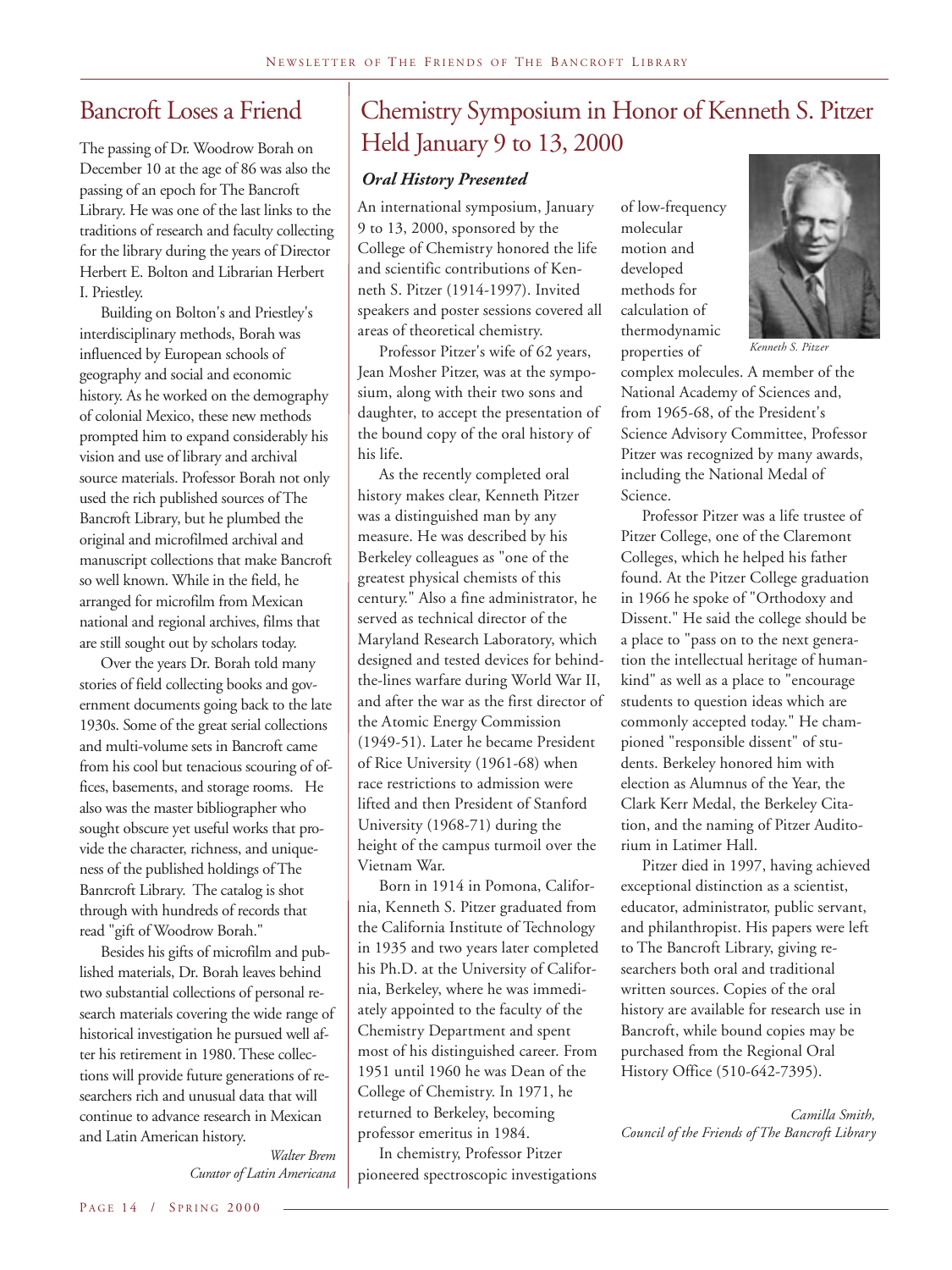## *Desiderata*

*Bancroftiana* from time to time publishes lists of books or manuscripts that the Library lacks. We would be particularly pleased to receive gifts of any of the materials listed below. If you can help, please telephone Bonnie Bearden, Rare Books Acquisitions Assistant, 510-642- 8171; or you may send a fax to 510- 643-2548, write a note, or send email to bbearden@library.berkeley.edu

## *Western Americana*

*Territorial Enterprise*. Utah Territory, Carson City, Virginia City, Nevada. Begun as a weekly on Jan 1, 1859. Ceased publication in Sept 1861. Continued by the *Daily Territorial Enterprise*. (1861-1905) The first newspaper published in Nevada. We are particularly interested in any copy (or clipping) from the Virginia City Territorial Enterprise from Sept 1861 through March 1866, when **Mark Twain** may have published accounts in it.

Hillyer, Katharine. *The Amazing Story of Piper's Opera House in Virginia City, Nevada.* [Virginia City, 1953]

Barba, Alvaro Alonso. *Arte de los metales en que se enseña el verdadero beneficio de los de oro, y plata por açoque.* Madrid: Imp. Del Reyno, 1640. (We have later editions only, and copies of pages of this first edition.)

Bamford, Mary Ellen. *Angel Island : the Ellis Island of the west.* Chicago : Woman's American Baptist Home Mission Society, 1917.

## *Latin Americana*

Bolton, Herbert Eugene. *Guide to materials for the history of the United States in the principal archives of Mexico*. Washington, D.C.: Carnegie Institution of Washington, 1913. New York: Kraus Reprint, 1965. (We would like to have extra copies of this on hand.)

## *History of Science & Technology*

Boscovich, Ruggero Giuseppe. *De aurora boreali*. Rome, 1738

*\_\_\_ Observatio defectus lunae habita Patavii.* Rome, 1743

*\_\_\_ Dissertatio de maris astu*. Rome, 1747

Euclid ... *Elementorum* ... Translated by Bartolommeo Zamberti. Venice, 1505

Alexandre-Gui Pingre. *Journal du voyage de M. le Marquis de Courtanvaux ... pour essayer par ordre de l'Academie, plusieurs instruments relatifs a la longitude*. Paris, 1768.

Correspondence and personal papers of Berkeley's Nobel laureates in science, including Luis Alvarez, Melvin Calvin, Owen Chamberlain, William Giauque, Donald Glaser, Ernest Lawrence, Yuen Lee, Edwin McMillan, John Northrop, Glenn Seaborg, Emilio Segre, Wendell Stanley, Charles Townes

## *Rare Books & Manuscripts*

We are interested in acquiring these first English editions of books by Virginia Woolf.

*Mr. Bennett and Mrs. Brown*. London, Leonard and Virginia Woolf, [1924]

*Mrs. Dalloway*. London: Hogarth Press, 1925

*Mrs Dalloway's party; a short story sequence*. London, Hogarth Press, 1973

*Night and day*. London, Duckworth and Company [1919]

*Nurse Lugton's golden thimble*. London, Hogarth Press, 1966

*A room of one's own*. London : Hogarth Press, c1929

*Three guineas*. London: Hogarth Press, 1938.

*To the lighthouse*. London: Hogarth Press, 1927.

*The voyage out*. London: Duckworth, 1915.

*The waves*. London: Hogarth Press, 1931.

## Welcome, Iris Donovan, Circulation Supervisor in Bancroft

The Bancroft Library is very pleased to announce that Iris Donovan has joined the Public Services Unit as a career employee effective October 1. Since May of this year Iris had been serving as a casual appointment in the same capacity. Her official title is Circulation Supervisor, and she keeps a vigilant eye on the Bancroft stacks as well as on the flow of material to and from the reading room and to and from the Northern Regional Library Facility in Richmond while supervising 15–18 student assistants. Prior to May, she was a member of the Bancroft Technical Services acquisition team. A graduate of UCB in Celtic Studies with a focus in Irish folklore, Iris made one of her first projects the deaccessioning from storage and rehousing of Bancroft's collection of 2,400 18th and 19th century Irish pamphlets. Messages can be left at 510-642-1595, or she can be reached at idonovan@library.

## *Bancroft on Campus*

"Roma/Pacifica: The Phoebe Hearst International Architectural Competition and the The Berkeley Campus, 1896-1930". Through March 10, 2000, Berkeley Art Museum

"Posters from the Free Speech Movement." Free Speech Movement Cafe, Moffitt Library.

## April 15 *Annual Meeting*

Luncheon & Business Meeting Noon–2:00, Heller Reading Room

Program: *California Literature in the 21st Century* (Maxine Hong Kingston, Richard Rodriguez, Michael Krasny)

**Other Cal Day events:** Tours of the Mark Twain Project Tours of the exhibit: *Looking Backward, Looking Forward: Visions of the Future of the Golden State*